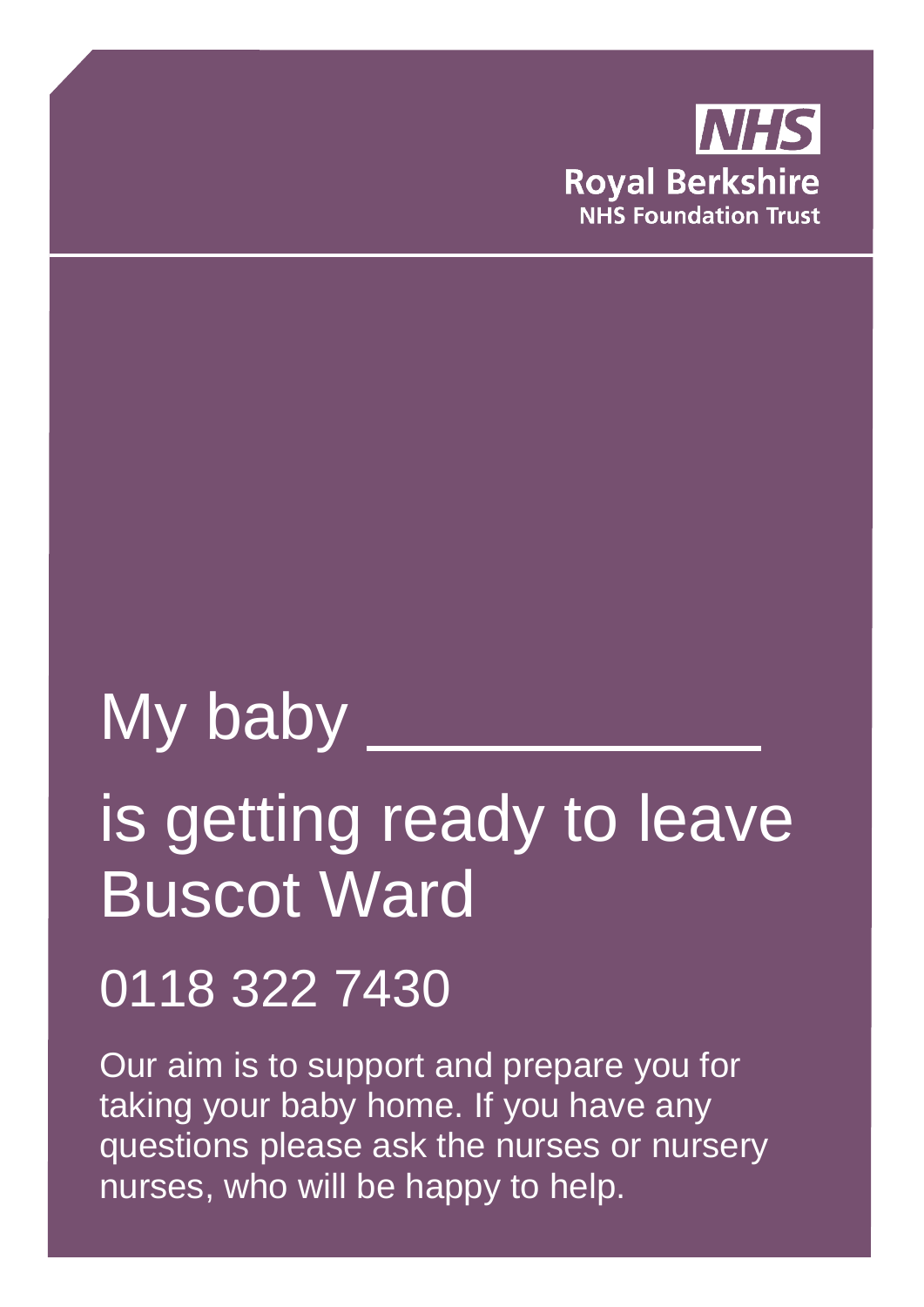Dear

Congratulations, is progressing nicely and soon will be ready to come home with you. We would like to help with the transition of taking care of your baby, by teaching you some new skills and answering some common questions that parents have. On page 4 is a checklist, which you can keep up to date and tick off when you are happy each point has been answered or shown.

- We will be progressing your baby's sucking feeds by teaching you how to respond to their feeding cues until they are taking all their feeds by bottle or breast. We will work with you so that you can confidently feed your baby while you are here and continue to monitor their weight to ensure they are getting enough milk to grow and develop.
- We will be moving your baby out of his/her incubator or hot cot into a normal cot and we will teach you how to bath your baby once their temperature remains stable in a cot.
- We will talk to you about Infant safety precautions, including safe sleep position and proper use of car seats. If your baby is going home on any medication, we will talk to you about administering it and storage.
- If your baby is going to go home on oxygen we will complete competencies with you and order all necessary equipment.
- We will also talk to you about the signs and symptoms of illness, what to do in an emergency, and will offer you teaching on Infant Resuscitation. You will be offered a stay in our parents flat before going home.

Please also bear in mind these are a guide and on occasions the process can be daunting for the babies and they may take a step backwards. This doesn't necessarily mean anything negative but just that we need to move a little bit slower to match their ability (a bit like teaching them to run before they can walk)!

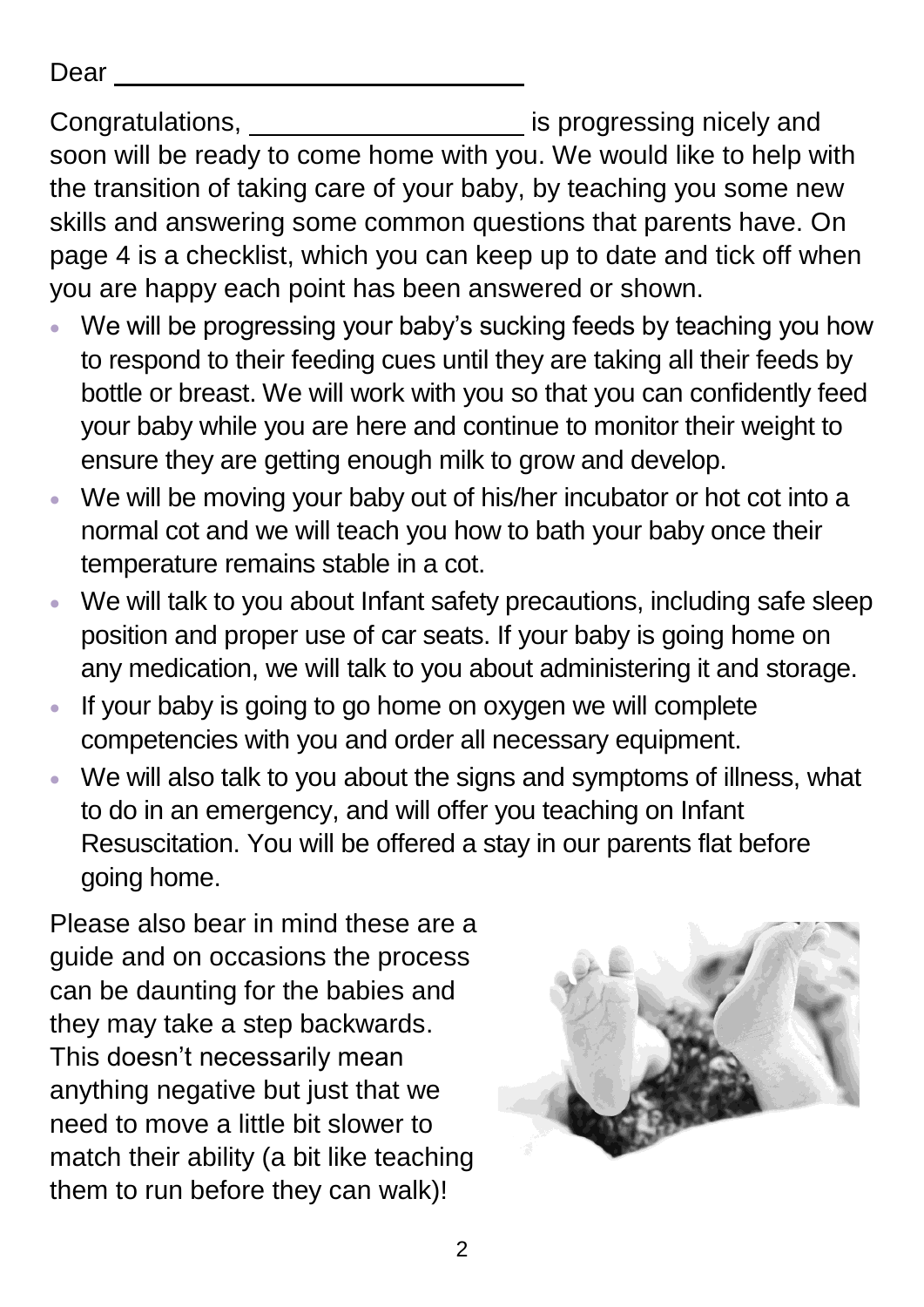|                                  | <b>Temperature</b>                                                         | Feeding                                                                                                                                                              | <b>Medications</b>                                                                                           | <b>Safety</b>                                                                                               | <b>Education</b>                                                               |
|----------------------------------|----------------------------------------------------------------------------|----------------------------------------------------------------------------------------------------------------------------------------------------------------------|--------------------------------------------------------------------------------------------------------------|-------------------------------------------------------------------------------------------------------------|--------------------------------------------------------------------------------|
| <b>Getting ready</b><br>for home | Baby has<br>been<br>transferred<br>into a cot.                             | Baby is moving<br>from tube feeds to<br>more sucking<br>feeds.                                                                                                       | Baby may be<br>due some<br>immunisations.                                                                    |                                                                                                             |                                                                                |
| <b>Around 34</b><br>weeks        | Discuss room<br>temperature<br>and how to<br>assess baby's<br>temperature. | Bring in baby's own<br>bottles & teats if<br>applicable<br>Would you like<br>breastfeeding<br>advice?                                                                | Baby may need<br>to go home on<br>medication.<br>The nurses will<br>explain these<br>and any side<br>effects | Has safe<br>sleeping and<br>'Reduce the<br><b>Risk of Cot</b><br>Death'<br>guidelines<br>been<br>discussed? | Have you<br>been shown<br>how to bath<br>baby?                                 |
| 1 week<br>to go                  | Baby can<br>maintain their<br>a cot without a<br>hat.                      | Baby to try<br>responsive feeding,<br>temperature in but no longer than<br>5 hours between<br>feeds.                                                                 | You will be<br>shown how to<br>draw up<br>medicines and<br>practice giving<br>them.                          | Make sure<br>you have<br>talked about<br>signs and<br>recognition of<br>ill health.                         | Attend a<br>resuscitation<br>class.                                            |
| 3 days<br>to go                  | Have you<br>talked about<br>clothes/hats/<br>blankets for<br>going home?   | Baby should be<br>having all<br>breastfeeds during<br>the day.<br>Make sure you<br>know about<br>sterilising, making<br>up feeds, if<br>appropriate, and<br>winding. | Are you<br>confident<br>drawing up and<br>giving the<br>medicines baby<br>needs?                             | Do the nurses<br>have your<br>home<br>address and<br>GP details?                                            | Has baby had<br>its hearing<br>test?                                           |
| Home<br>tomorrow                 | Bring in 'going<br>home' clothes.                                          | Have you stayed<br>overnight in the flat<br>to establish<br>breastfeeding<br>and/or confidence<br>in bottle feeding?                                                 | Do the nurses<br>have your<br>home address<br>and GP<br>details?                                             | Bring in car<br>seat and<br>check baby<br>fits.                                                             | Do you know<br>when baby's<br>outpatient<br>appointment<br>is?                 |
| Home<br>today                    | Baby is<br>suitably<br>dressed for<br>going home.                          | If baby has gained<br>sufficient weight<br>you can go home.                                                                                                          | Has baby had<br>his/her hearing<br>test?                                                                     | Position baby<br>safely in car<br>seat.                                                                     | Do you have<br>the red book<br>and a copy of<br>baby's<br>discharge<br>letter? |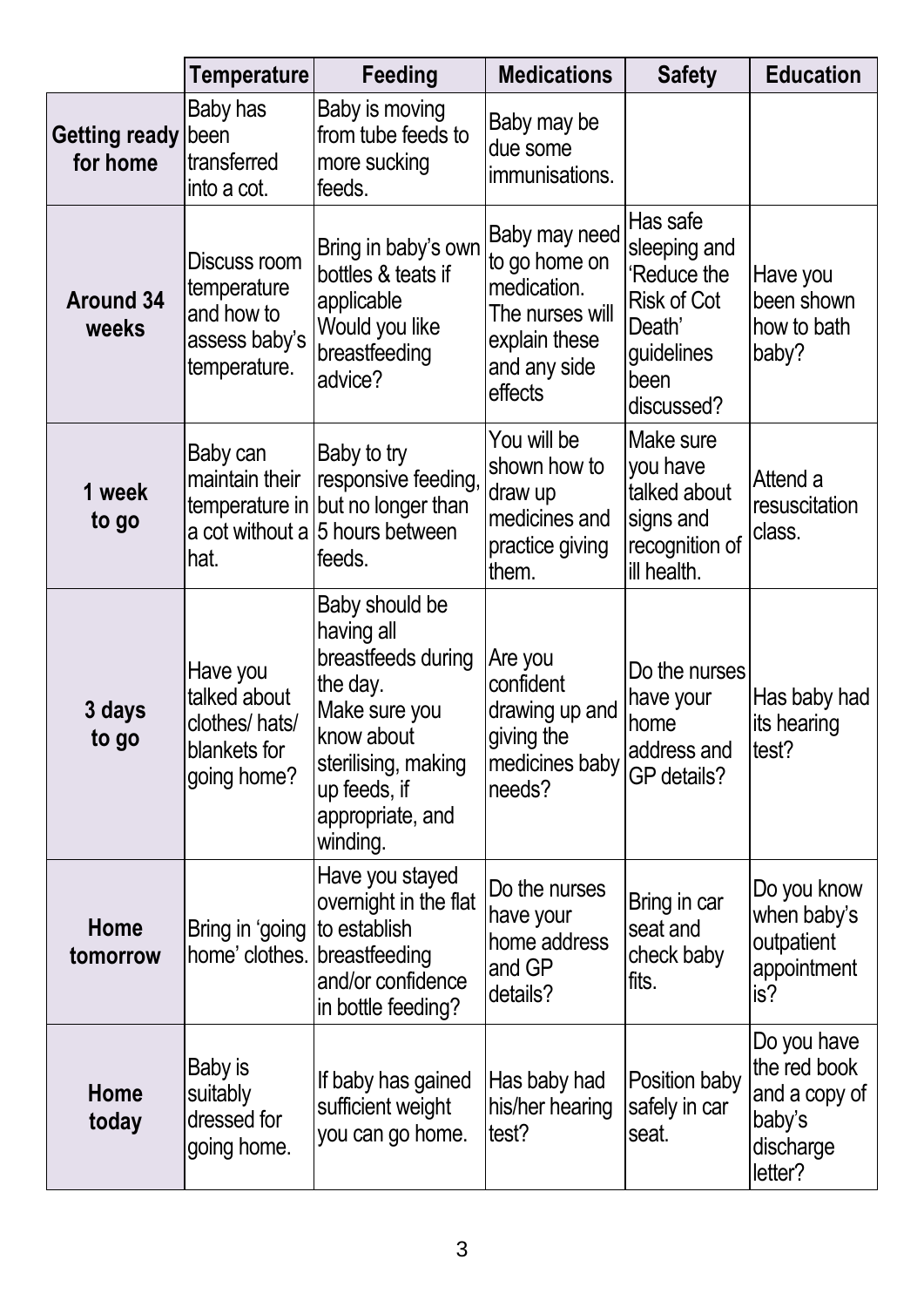# **Checklist**

#### **Medication**

- My baby is approaching 60/90 days and due immunisations.  $\Box$
- My baby needs to go home on medication.  $\Box$
- The nurses have explained the medicines and their side effects.  $\square$
- I have been shown and confident at drawing up and giving the medication.  $\Box$
- I am happy with safe storage of medicines.
- I know how to get repeat prescriptions from my GP.

#### **Safety**

- I have received all relevant leaflets and the 'safer sleep for babies' guidelines have been discussed.
- Dispose of sleeping aids now baby is off monitoring and in a cot.  $\Box$
- My baby has completed and passed a saturation study in oxygen.  $\square$
- I have talked to the nurses about signs and recognition of illness.
- The nurses have my home address and GP details.
- The oxygen is installed and working at my house.

#### **Education**

- I have been shown how to bath my baby.
- I am confident in giving my baby a bath.
- I have attended a resuscitation class.
- I have completed my oxygen competencies (if applicable).
- **My baby has had his/her hearing test.**
- My baby has had his/her eye test.
- I have received my baby's outpatient appointment.
- I have received my baby's red book and discharge letter.

| n.                          |   |
|-----------------------------|---|
| J                           |   |
| $\Box$                      |   |
|                             |   |
|                             |   |
| $\mathcal{L}_{\mathcal{A}}$ |   |
| $\Box$                      |   |
|                             | I |
| $\Box$                      | I |
| $\Box$                      | I |
| ビ                           |   |
| ×                           |   |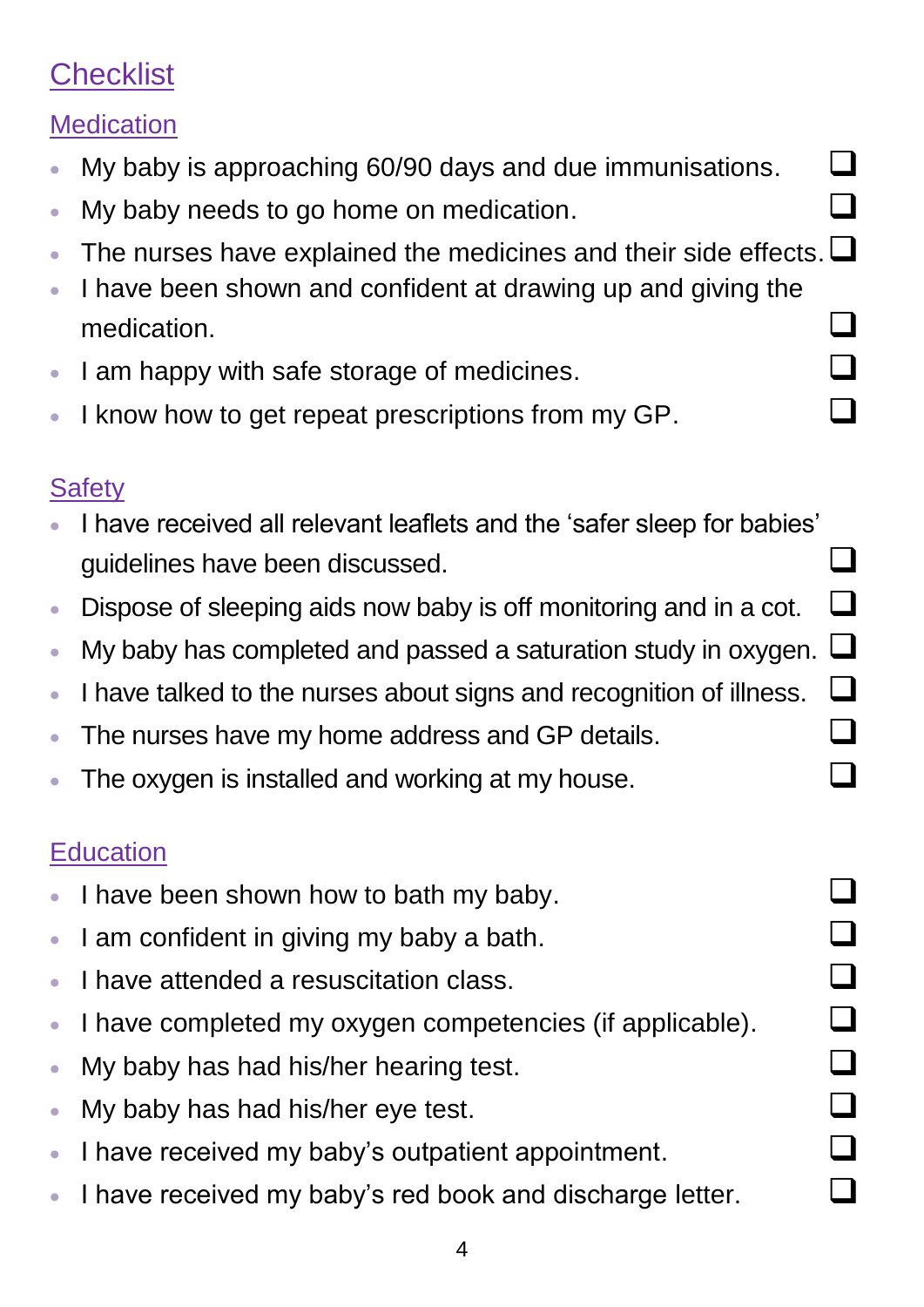### Important dates to remember

Your baby may need to come back to the hospital for follow up appointments, this information can be found in your baby's discharge summary. You may also get a reminder in the post.

- Immunisations.
- Hearing screen.
- Outpatient appointments.
- Health visitor.

#### 29 30 31 1 2 3 4 5 6 7 8 9 10 11 12 13 14 15 16 17 18 19 20 21 22 23 24 25 26 27 28 1 2 3 4 5

#### Tips for when you're at home

- Give yourselves time to adjust to being a family at home, by limiting the amount of people visiting for the first couple of weeks.
- Ask for help from your family and friends, eg school runs, helping out with cooking/cleaning.



- Ask friends/family not to visit if they are feeling unwell or have respiratory viruses as your baby's immune system is still low.
- As your baby may have fragile lungs we would advise that nobody smokes in your house or around your baby. Smoking also increases the risk of cot death.
- Have an emergency overnight bag ready in the event that you need to attend the Emergency Department (A&E) or your baby needs to be admitted to the paediatric ward.
- Put important numbers on the fridge for easy access in an emergency.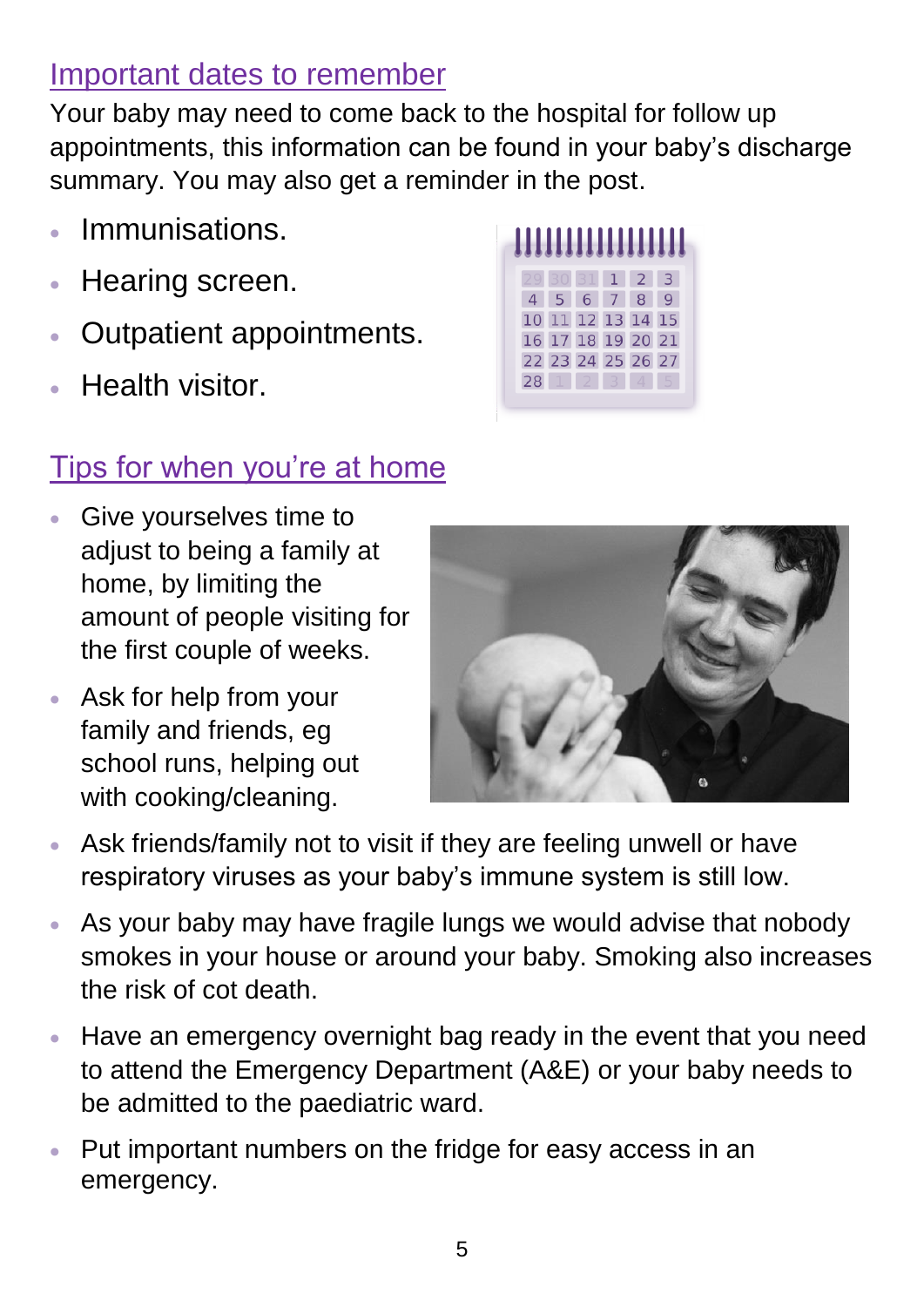#### Common questions asked by parents prior to discharge

- *"How will I know if my baby is feeling unwell at home without the monitors?"* Prior to going home, your baby will be off major monitoring and a small apnoea monitor will be attached to alert staff in the unlikely event that your baby stops breathing. Knowing your baby's sleeping/feeding/activity pattern will enable you to know when your baby is not feeling well. A separate leaflet about spotting sepsis will be given to you prior to discharge. If in doubt ring 999. Above all, it's important to trust your instincts.
- *"Do I bring my baby back to the ward if they become ill at home?"* No, if you are worried about your baby post discharge you can attend your GP or out of hours your nearest A&E department.
- *"How do I get a repeat prescription for my baby's medication?"* You will be sent home with two weeks supply of your baby's medication. After that you will need to have a repeat prescription from your doctor (GP).
- *"What support will we have when my baby goes home?"* Your health visitor will be your main support once you are home. They will have been regularly updated on your baby's progress during your baby's stay on Buscot Ward.
- *"Can I put my baby on their tummy?"* Yes. It is important that your baby has time to play on their tummy to encourage normal development patterns and head control. However, this should only be done when your baby is awake and you are in the room with them. Your baby must remain on his/her back to go to sleep.

Please make a note of any questions or concerns you may have about your baby's discharge so that you can ask your nurse or health visitor.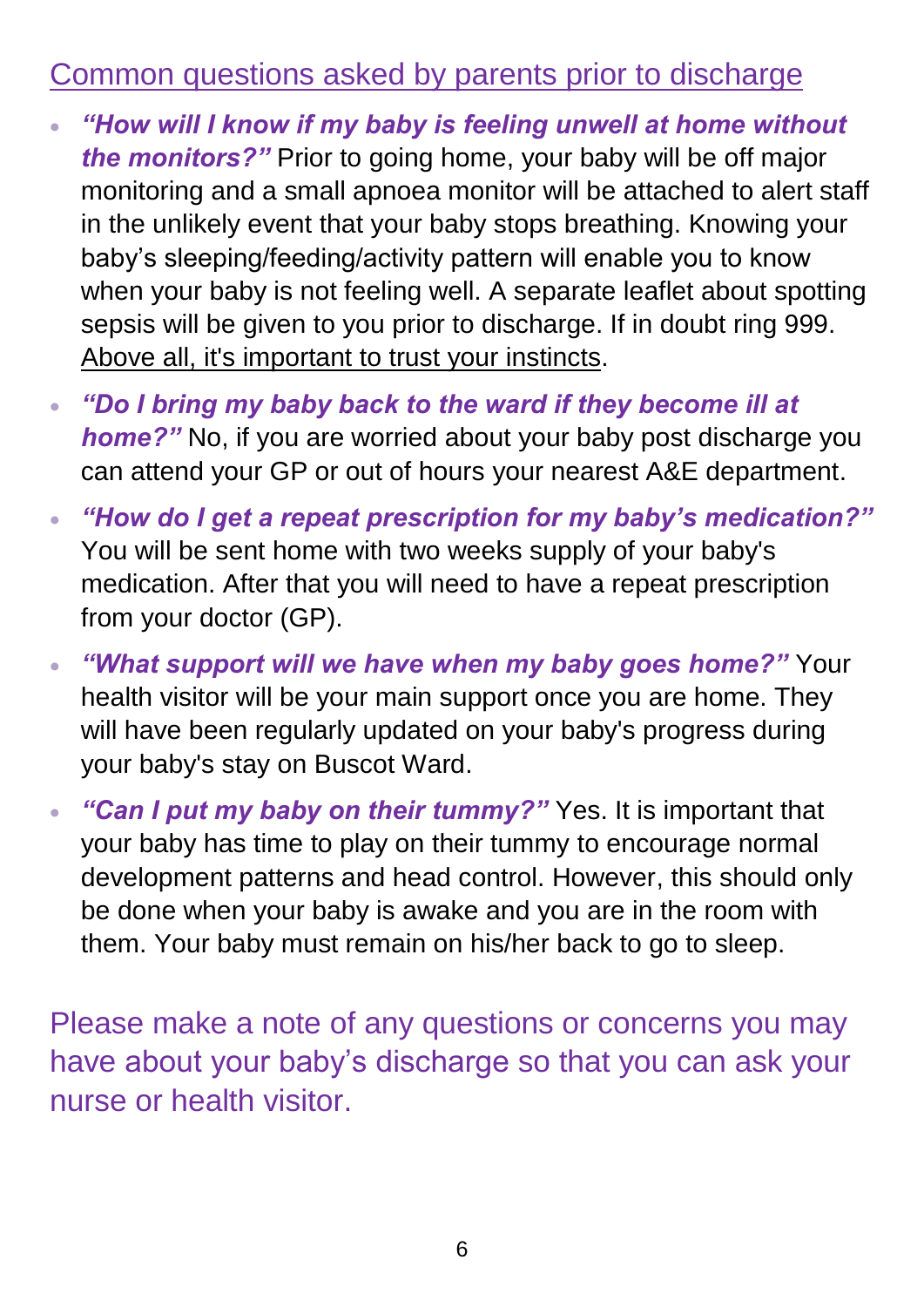### Useful websites

- [www.nhs.uk](http://www.nhs.uk/)
- [www.sepsistrust.org](http://www.sepsistrust.org/)
- [www.lullabytrust.org.uk](http://www.lullabytrust.org.uk/)
- [www.unicef.org.uk](http://www.unicef.org.uk/)
- [www.bliss.org.uk](http://www.bliss.org.uk/)
- [www.bibs.org.uk](http://www.bibs.org.uk/)
- [www.tamba.org.uk](http://www.tamba.org.uk/) (twins and multiple births)
- [www.nct.org.uk](http://www.nct.org.uk/)
- [www.breastfeedingnetwork.org.uk](http://www.breastfeedingnetwork.org.uk/)

### Useful Apps (recommended by other parents)

- Integrated family delivered neonatal care (IFDC) app.
- My Baby Today
- Baby Bundle
- Baby Bump

**BIBS** run a support group for families who have had experience of neonatal care, hosted by a professional Family Support Practitioner twice a month in a children's centre in Shinfield. For further information search on Facebook for "BIBS Family Support Group (formerly Bliss) – Reading and Wokingham area".



Important numbers:

| • Emergency numbers:     | 999            |
|--------------------------|----------------|
| $\bullet$ My GP:         |                |
| • My health visitor:     |                |
| • My community nurse:    |                |
| • Out of hours advice:   | <b>NHS 111</b> |
| • Bliss helpline:        | 0808 801 0322  |
| • Breastfeeding helpline | 0300 100 0212  |
|                          |                |